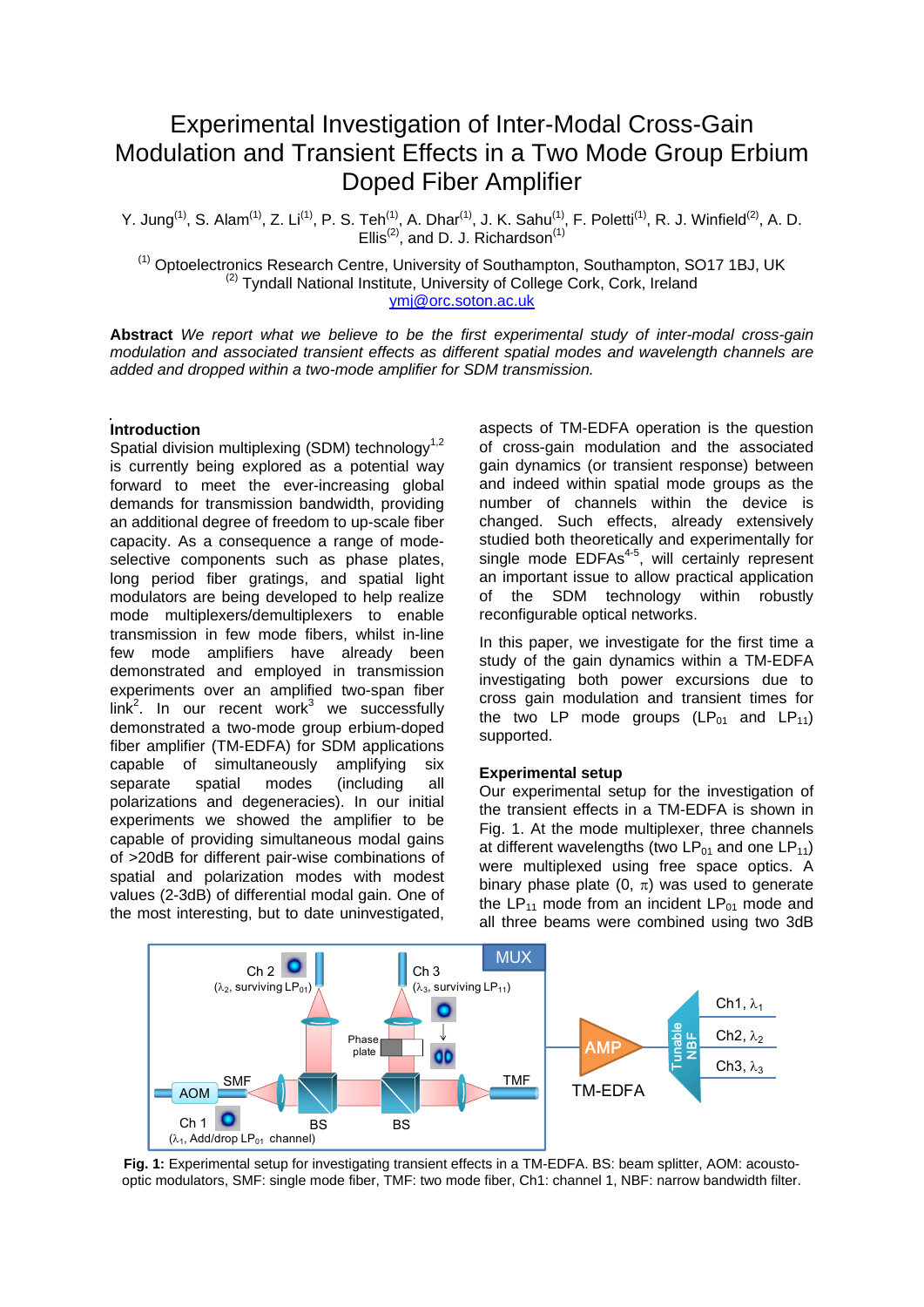polarization insensitive beam splitters and coupled into a passive TM-fiber via suitable focusing optics. An acousto-optic modulator (AOM) was placed in one of the  $LP_{01}$  lines, which we refer to as Ch1, and was used to generate a square wave with 50% duty cycle in order to allow us to simulate the impact of adding/dropping one (or multiple) spatial channels. Ch2 ( $LP_{01}$ ) and Ch3 ( $LP_{11}$ ) were used as "surviving channels" to investigate the mode dependent gain saturation and associated transient effects. The TM-fiber output from the multiplexer was spliced to a 5m long specially designed two-mode erbium doped fiber (TM-EDF) with a tailored central dip in both the refractive index and  $Er<sup>3+</sup>$ -ion distribution which serve to reduce differential modal gain. As reported in our previous study<sup>3</sup>, the  $TM$ -EDFA was designed to amplify two transverse mode groups ( $LP_{01}$ ,  $LP_{11}$ ) simultaneously. A 980nm fiber pigtailed single mode diode laser was used to pump the active fiber in a counter-propagating configuration and its output was free-space coupled into the TM-EDF using two dichroic mirrors. An offset pump launch scheme which preferentially launches the pump light into higher order modes was adopted in order to further minimize the gain differential between the  $LP_{01}$ and  $LP_{11}$  modes. For ease of demultiplexing the individual channels at the output of the TM-EDFA, the wavelengths of Ch1, Ch2, and Ch3 were chosen to be 1548nm, 1553nm, and 1558nm respectively. A tunable narrow bandpass filter (NBF,  $\Delta \lambda = 2$ nm) was then used at the output of the amplifier to separate the individual channels. The temporal response of each channel was recorded using 1.2GHz InGaAs photodiodes (DET01CFC, Thorlabs) and a digital oscilloscope (TDS5032B, Tektronix). Unless otherwise stated the input power for each channel was kept constant at - 6dBm (which we take to be representative of the power of a single "data stream") and the pump power was fixed at 23dBm.

### **Transient response of a TM-EDFA**

Fig. 2 shows the normalized input and output signal channels as one of the channels is modulated. In Fig. 2a the add/drop input channel Ch1 has a power of 0dBm (equivalent in power terms to 4 data streams each of -6dBm power) and was modulated using the AOM with a 50% duty cycle and a frequency of 10 Hz. The input of the surviving channels was kept constant (Ch2=-6dBm, Ch3=-6dBm equivalent to the power of 1 data stream of -6dBm power). The temporal measurements of the output signal channels are shown in Fig. 2b-d. All channels



**Fig. 2:** Normalized (a) input and (b-d) output signal channels in the event of modulation of Ch1.

experience significant signal power excursions (defined as the ratio between the maximum and minimum channel power in the absence and presence respectively of the Ch1 signal) as a result of cross gain saturation in the TM-EDFA. During the channel-add event (presence of Ch1), the surviving channels experience a drop in output power due to the increased competition for gain from the available population inversion from Ch1. Conversely, during the channel-drop event, the surviving channels experience a sudden increase in inversion due to the disappearance of Ch1 and the original output power levels are restored. It is to be noted that the transient responses of two different spatial modes ( $LP_{01}$  in Ch2 and  $LP_{11}$  in Ch3) are very similar.

To simulate the effects of adding/dropping multiple data streams the power of Ch1 was varied from -6dBm (1 data stream) to 0dBm (4 data streams). The results are shown in Fig. 3a, where the power excursion for both Ch<sub>2</sub> and Ch3 increases with Ch1 input signal power. For the surviving  $LP_{01}$  channel (Ch2), the power excursion increases from 1dB for the single data stream drop case to 2.8dB for the 4 stream case, whereas the increase is from 1dB to 2.6dB for the surviving  $LP_{11}$  channel (Ch3). The 0.2dB maximum power excursion difference between two spatial modes for a Ch1 power of 0dBm is due to the different spatial overlap between the  $LP_{01}$  and  $LP_{11}$  modes. One would expect Ch2 on the same  $LP_{01}$  spatial mode as modulated Ch1 to see a greater power excursion than Ch3 on the  $LP_{11}$  mode since it sees exactly the same spatial distribution of ions as Ch1. We would expect this difference to increase with increasing number of add/drop data streams, or when